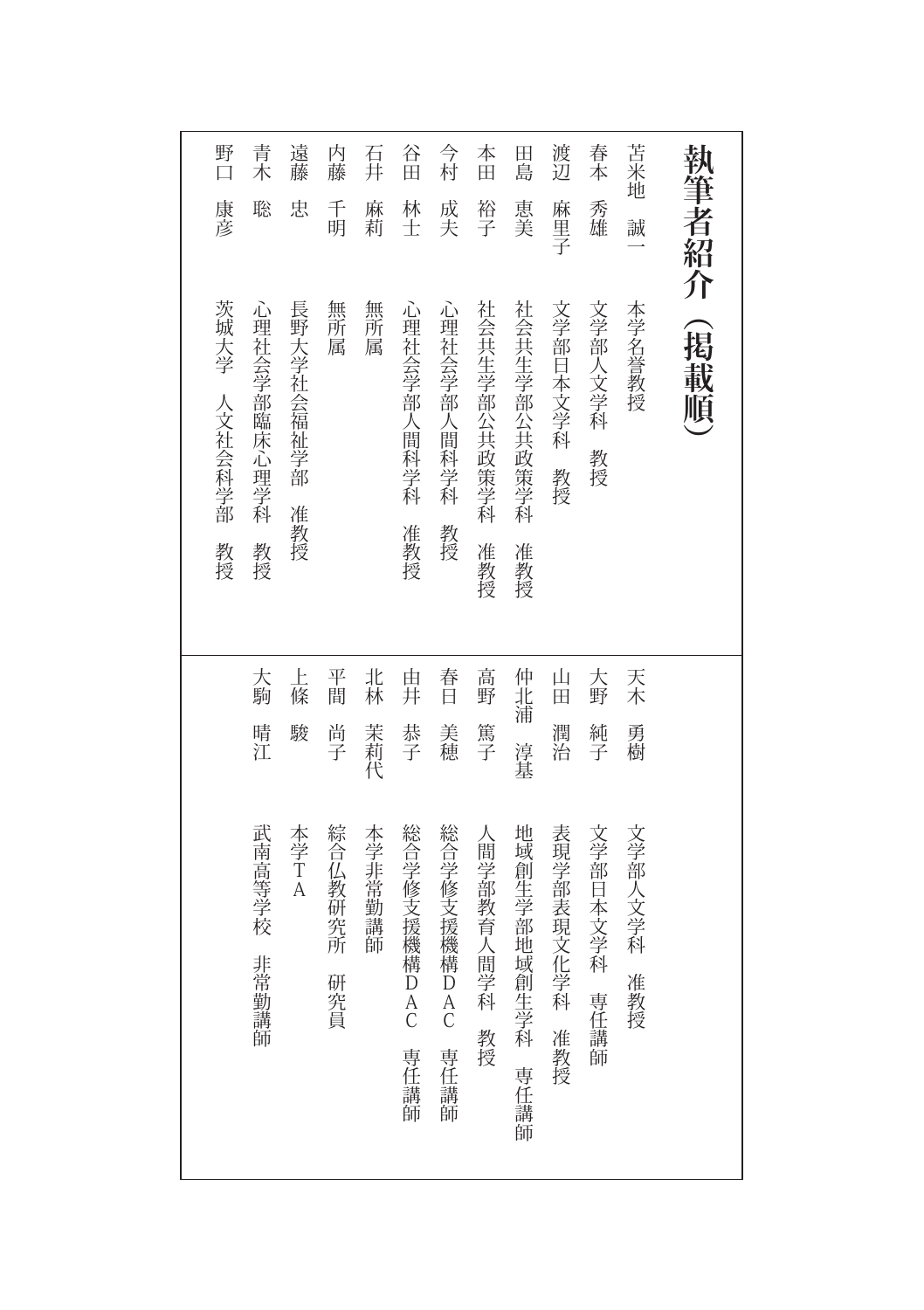## **MEMOIRS OF TAISHO UNIVERSITY (TAISHO DAIGAKU KENKYUKIYO)**

Faculty of Buddhist Studies Faculty of Socio-Symbiosis Faculty of Human Studies Faculty of Psychology and Sociology Faculty of Literature Faculty of Communication and Culture Faculty of Regional Development

## No.107 March 2022 **CONTENTS**

| TOMABECHI Seiichi<br>A Study on Gyonen, as a Monk of the Shingon School(2):<br>Concurrent Study Comparing Schools with the Shingon School (2000) (2000) (2000) (2000) (2000) (2000) (2000) (2000) (2000) (2000) (2000) (2000) (2000) (2000) (2000) (2000) (2000) (2000) (2000) (2000) (2000) (2000) (2000) (2 |  |
|---------------------------------------------------------------------------------------------------------------------------------------------------------------------------------------------------------------------------------------------------------------------------------------------------------------|--|
| HARUMOTO Hideo<br>A Study of Túchèn (図讖) and the Anti-Buddhism Movement of the Northern Wei Dynasty (The First Part):<br>Túchèn (図讖) Trouble of Lihóng (李弘) and Liújié · Héwé (劉潔 · 蓋呉) ………………………………………… (23)                                                                                                 |  |
| WATANABE Mariko                                                                                                                                                                                                                                                                                               |  |
| TAJIMA Emi                                                                                                                                                                                                                                                                                                    |  |
| HONDA Yuko<br>Conservation Activities to Preserve the Tsushima Leopard Cats and Traffic Accidents on Tsushima Island:                                                                                                                                                                                         |  |
| IMAMURA Shigeo                                                                                                                                                                                                                                                                                                |  |
| TANIDA Shigehito, ISHI Mari, NAITO Chiaki, and Endo Tadashi                                                                                                                                                                                                                                                   |  |
| AOKI Akira and NOGUCHI Yasuhiko                                                                                                                                                                                                                                                                               |  |
| AMAKI Yuki<br>Effective Approaches to Short-Term Online Study Abroad (2000) (2000) (2000) (2000) (188)                                                                                                                                                                                                        |  |
| OONO Junko                                                                                                                                                                                                                                                                                                    |  |
| YAMADA Junji                                                                                                                                                                                                                                                                                                  |  |
| TAKANO Atsuko                                                                                                                                                                                                                                                                                                 |  |
| NAKAKITAURA Junki                                                                                                                                                                                                                                                                                             |  |
| KASUGA Miho<br>A World that Praises Diverse Ways of Life:                                                                                                                                                                                                                                                     |  |
| YUI Kyoko, KITABAYASHI Mariyo, HIRAMA Naoko, KAMIJO Shun, and OKOMA Harue                                                                                                                                                                                                                                     |  |